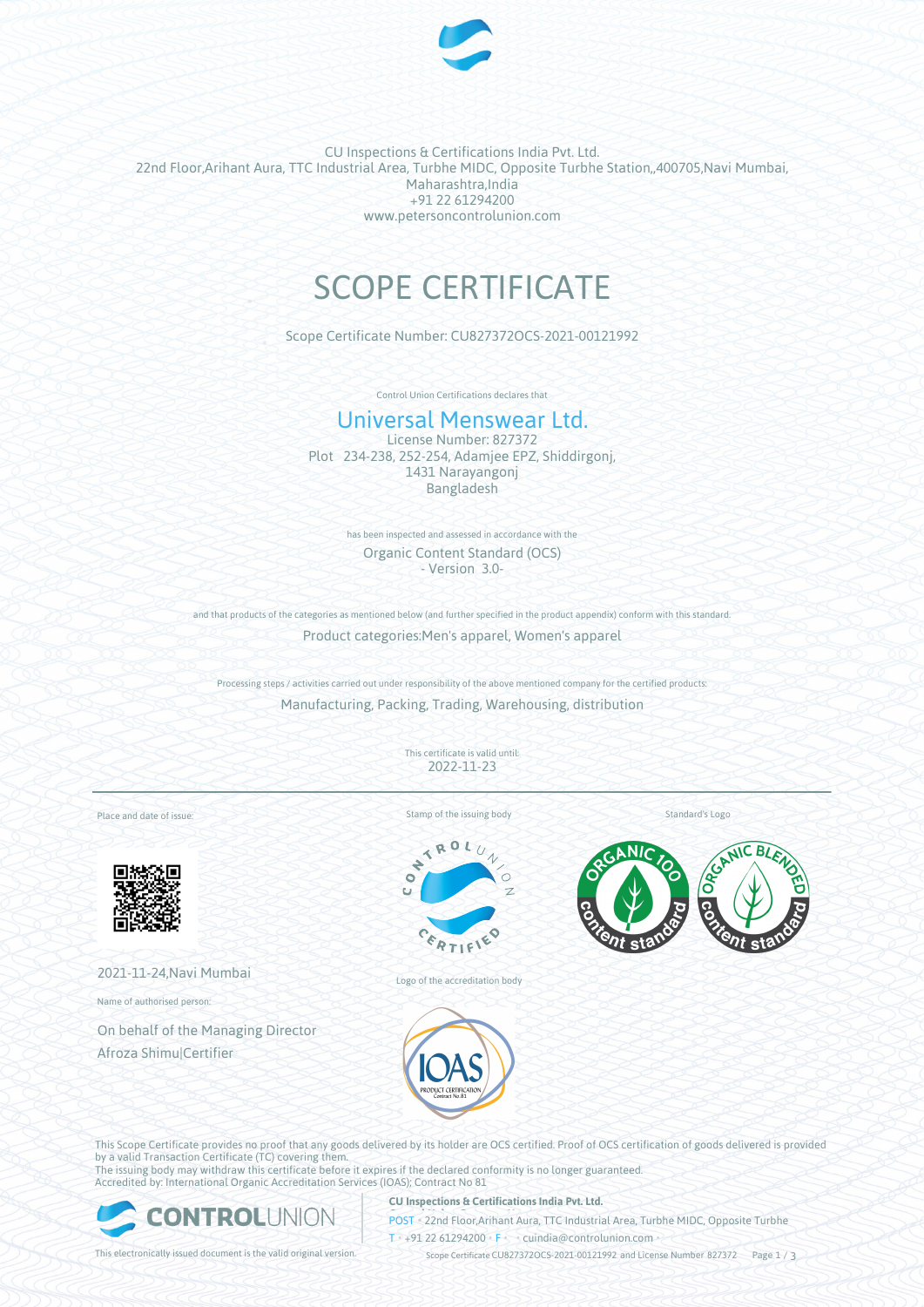

#### CU Inspections & Certifications India Pvt. Ltd. 22nd Floor,Arihant Aura, TTC Industrial Area, Turbhe MIDC, Opposite Turbhe Station,,400705,Navi Mumbai, Maharashtra,India +91 22 61294200 www.petersoncontrolunion.com

#### **Universal Menswear Ltd. Organic Content Standard (OCS)**

### **Products Appendix to Certificate no.CU827372OCS-2021-00121992**

In specific the certificate covers the following products:

| <b>Product category</b> | <b>Product details</b>    | <b>Material composition</b>                                                 | Label grade<br><b>OCS 100</b> |  |
|-------------------------|---------------------------|-----------------------------------------------------------------------------|-------------------------------|--|
| Men's apparel           | Overcoats, jackets, vests | 100.0%Organic Cotton                                                        |                               |  |
| Men's apparel           | Pants, trousers           | 50.0%Organic Cotton<br>50.0%Conventional Cotton                             | <b>OCS Blended</b>            |  |
| Men's apparel           | Pants, trousers           | 95.0%Organic Cotton<br>5.0% Conventional Elastane (Spandex)                 | <b>OCS 100</b>                |  |
| Men's apparel           | Pants, trousers           | 4.0% Conventional Elastane (Spandex)<br>96.0%Organic Cotton                 | <b>OCS 100</b>                |  |
| Women's apparel         | Overcoats, jackets, vests | 35.0%Conventional Polyester<br>65.0%Organic Cotton                          | <b>OCS Blended</b>            |  |
| Women's apparel         | Overcoats, jackets, vests | <b>OCS Blended</b><br>70.0%Organic Cotton<br>30.0%Conventional Flax (Linen) |                               |  |
| Women's apparel         | Pants, trousers           | 95.0% Organic Cotton<br>5.0% Conventional Elastane (Spandex)                | <b>OCS 100</b>                |  |

Place and date of issue:



2021-11-24,Navi Mumbai

Name of authorised person:

On behalf of the Managing Director Afroza Shimu|Certifier





Logo of the accreditation body



Standard's logo